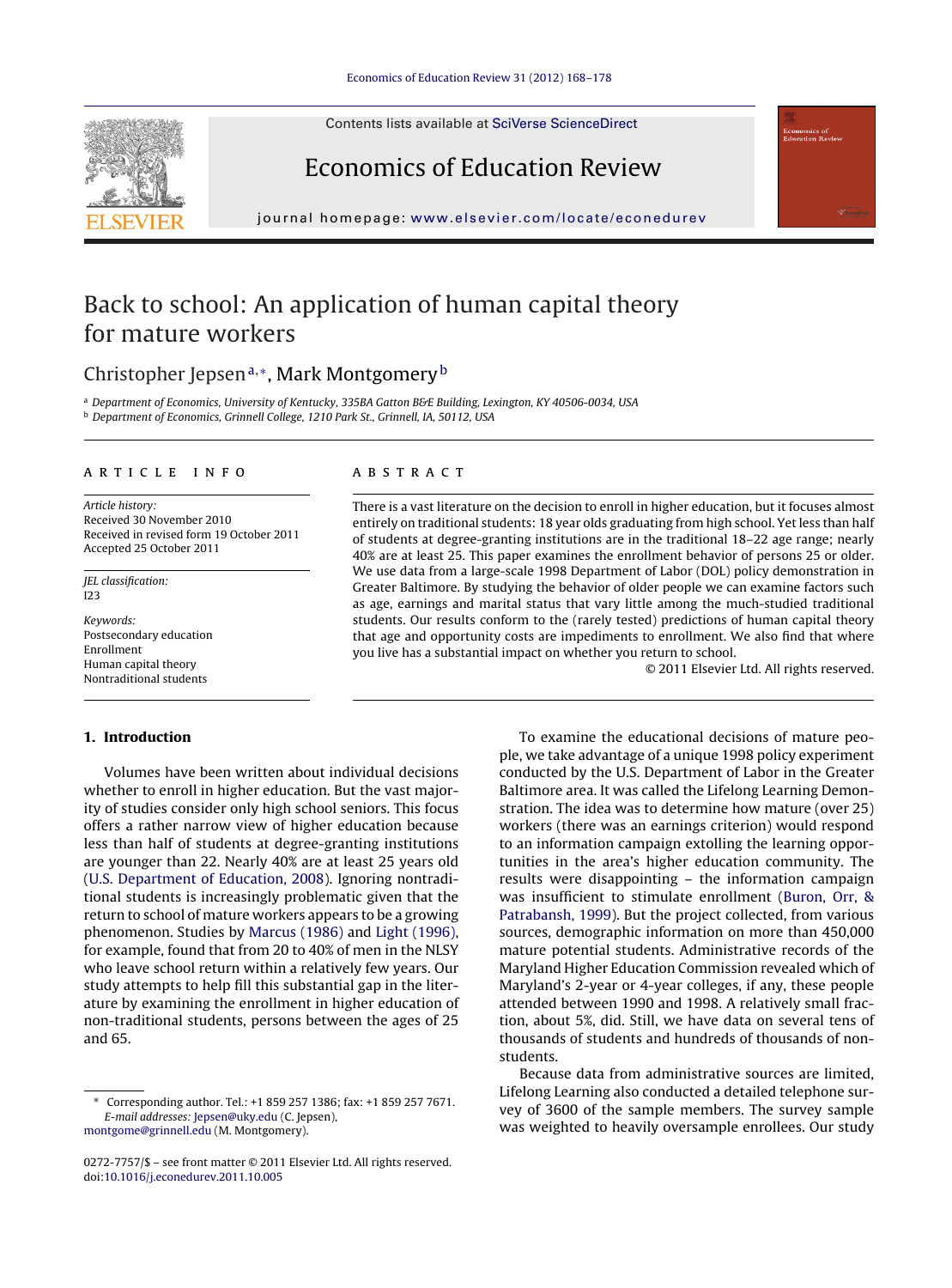employs both the administrative data and the survey. We know of no other data set that provides nearly such a comprehensive picture of the education behavior of mature individuals.

We model both the probability of enrolling in higher education and the number of credits taken once enrolled. Our results are consistent with the main hypotheses of human capital theory. Because older people have less time to recoup an educational investment, enrollment drops rapidly with age. Similarly, the human capital model predicts that opportunity costs of school, through lost earnings, should tend to discourage investment in schooling. We observe this effect strongly for attendance at community colleges, but less so for four-year institutions. Another discovery is that, consistent with trends observed among traditional students, mature women are about one third to one half more likely to pursue further education than their male counterparts.

Finally, we find that where you live has a substantial impact on whether you enroll. Our results show that controlling for the effects of location is important in obtaining accurate measures of the effects of demographic variables.

#### **2. Why study mature students?**

As argued above, focusing on traditional students has left a sizeable hole in the economic literature on higher education. People over 25 constitute a large, and largely ignored, fraction of the student population in the U.S. Mature (potential) students are also interesting on "theoretical" grounds, however. Consider the diagram in [Fig.](#page--1-0) 1, showing the earnings benefit of a college education, as might appear in the human capital chapter of any labor economics text (e.g. [Ehrenberg](#page--1-0) [&](#page--1-0) [Smith,](#page--1-0) [2006\).](#page--1-0) The diagram illustrates that starting college at 22 generates lower net benefits than starting at 18 for two reasons: salary gains are lower for older students and opportunity costs are higher. But it is difficult to test the effect of age by studying students who are virtually all in their late teens – there is little age variation to observe.<sup>1</sup> There is a similar problem in measuring the effect of lost wages: many high school seniors will get low-paying jobs near the minimum wage [\(Card,](#page--1-0) [1992\).](#page--1-0) It is hard to test the impact of earnings differentials among people whose earnings do not differ very much. For these reasons, studying mature (prospective) students should deepen our understanding of the human capital model.

Finally, consider the effect of gender observed among traditional students. In 1968, 46% of male and 25% of female high school graduates aged 18-22 enrolled in higher education. By 2008, the percentage for males had fallen slightly; the percentage for females had doubled ([National](#page--1-0) [Center](#page--1-0) [for](#page--1-0) [Educational](#page--1-0) [Statistics,](#page--1-0) [2010\).](#page--1-0) Older persons are likely to

face greater family responsibilities than young people, and women typically bear more family responsibilities than men. How does gender influence the enrollment rates of mature people?

#### **3. Previous studies of the education decisions of older workers**

As stated above, the economic literature on educational choice of mature people is relatively thin. [Corman](#page--1-0) [\(1983\)](#page--1-0) compared the behavior of 18–22 year olds with that of 25–44 year olds with respect to enrollment at a college<sup>2</sup> or, alternatively, an occupational school. She showed that older and younger students responded similarly to the economic incentives to attend school. Papers by [Leigh](#page--1-0) [and](#page--1-0) [Gill](#page--1-0) [\(1997\)](#page--1-0) and [Light](#page--1-0) [\(1995\)](#page--1-0) compared the earnings effects of returning to school, after a spell in the workforce, with those of continuing in school after high school. [Jacobson,](#page--1-0) [LaLonde,](#page--1-0) [and](#page--1-0) [Sullivan](#page--1-0) [\(1993,](#page--1-0) [2005\)](#page--1-0) looked specifically at the returnon-investment that displaced workers can expect from returning to school at a community college. In a different paper, they considered mature workers' decisions whether to return to school ([Jacobson,](#page--1-0) [LaLonde,](#page--1-0) [&](#page--1-0) [Sullivan,](#page--1-0) [2002\).](#page--1-0) Their observations were limited, however, to whether a particular group of displaced workers chose to attend com-munity college.<sup>3</sup> More recently, [Cheng](#page--1-0) [\(2010\)](#page--1-0) looks at the role of risk in explaining gender differences in adult enrollment decisions.

Two previous studies have looked at how earnings experiences influence the decision to return to school after first leaving. Both limited their analysis to men, and both studied enrollment in "regular" school, defined as a secondary school, or a postsecondary school (two-year or four-year) that provides credit toward an academic degree. Using National Longitudinal Survey (NLS) data, [Marcus](#page--1-0) [\(1986\)](#page--1-0) found that a man who left school between 1966 and 1970 was more likely to return to school (within a seven year period) if his earnings fell below those predicted by his IQ and socioeconomic background. [Light](#page--1-0) [\(1996\)](#page--1-0) modeled the hazard rate of reenrolling, in a given year, for men in the National Longitudinal Survey of Youth (NLSY) who originally left school between 1978 and 1990. She found that holding a high-paying and/or full-time job made men less likely to go back to school. This result is consistent with human capital theory which suggests that the opportunity cost of forgone wages creates a disincentive to pursue further schooling.

Using the administrative data from the same demonstration, [Jepsen](#page--1-0) [and](#page--1-0) [Montgomery](#page--1-0) [\(2009\)](#page--1-0) look at the effect of distance on the decision of whether to enroll in community college and which school to attend. Simulation results suggest that if people had to travel an extra three miles to the nearest community college, then the likelihood of community college attendance drops by as much as 14%.

 $1$  [Fig.](#page--1-0) 1 seems to beg the question: how could an educational opportunity, rejected at 18, ever become viable at 22? Remember that the standard human capital models assume that students can accurately predict earnings with and without a college education. A few years in the job market might revise their expectations. [Heckman](#page--1-0) et [al.](#page--1-0) [\(2006\)](#page--1-0) provide a comprehensive theoretical treatment of role of earnings uncertainty in a dynamic model of education decisions.

<sup>2</sup> [Corman's](#page--1-0) [\(1983\)](#page--1-0) data set was unable to distinguish between a twoyear and a four-year college.

<sup>&</sup>lt;sup>3</sup> They also considered workers' decisions to enroll in training through the Job Training Partnership Act.